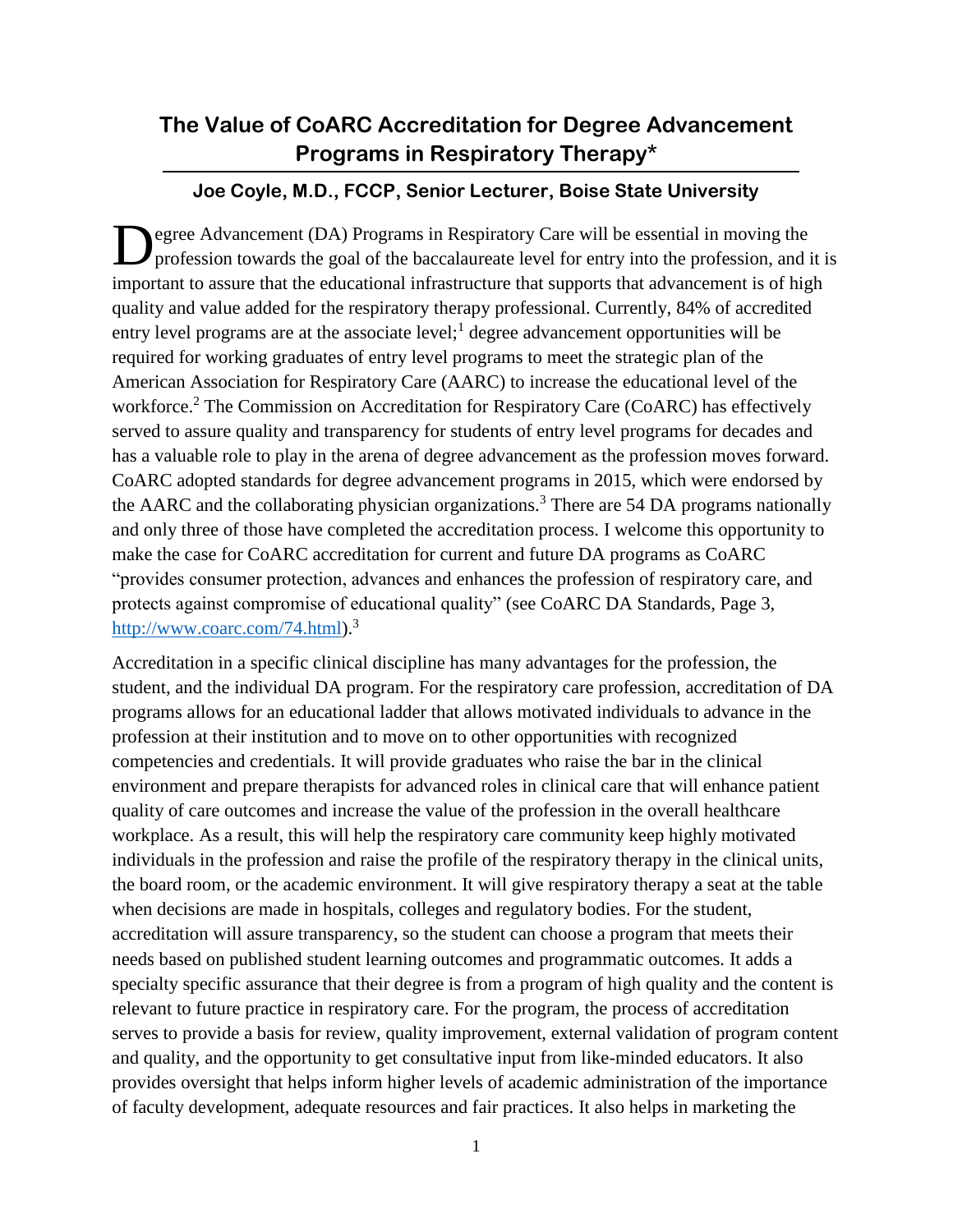program as CoARC accreditation demonstrates the commitment of the program to quality, external objective review, transparency, and process improvement.

CoARC recognizes that DA programs have characteristics that are unique and distinct as compared to entry level programs; the degree advancement standards were developed with these differences in mind. First, many DA programs are in existence and have many graduates and students enrolled with a solid history of quality outcomes, so the normal process of letter of intent submission provisional accreditation takes this into consideration. Second, the student in a DA program is usually a working respiratory therapist with variable resources and time availability; for this reason, CoARC will track completion rates but will not consider on time completion as an outcome of interest. For the working student, online programs are evolving as the most common platform for delivering content, so considerations of distance education pedagogy become an important consideration. Third, the outcomes for the program differ from entry level programs; for this reason, the expected student learning outcomes (ESLOs) of the program become very important outcome measures and can be determined by the program based on the needs of the students and employers they serve. Softer outcomes such as professional advancement, acquiring advanced credentials, progression to higher degrees, research production, and higher levels of pay are often used to gauge an individual programs ability to meet student needs. CoARC leaves the decision of which outcomes to use at the discretion of the program as long as ESLOs and outcomes of importance are published for prospective students to review. Finally, many DA programs do not have clinical components and therefore, won't require a Director of Clinical Education or Medical Director and many of the requirements CoARC has in place to assure a safe clinical environment. Many of the traditional CoARC Standards for clinical elements become unnecessary and the applications now reflect this. CoARC has revised survey documents, forms, and site visit agendas to reflect all of these unique considerations and they continue to address items that arise as we are reviewing more programs to make it more user friendly. The current 2015 DA Standards are under revision to further streamline the process, and we will greatly appreciate the public input as CoARC moves to the public comment phase of the process in the coming weeks.

In summary, it is very important that the respiratory care education community embrace accreditation and take advantage of the CoARC DA accreditation process. I had the opportunity to bring two programs at UNC Charlotte through the process last year, and look forward to assisting Boise State University with the process this year. Our UNC Charlotte team found the process to be very helpful and led to many improvements in our program to better serve the needs of therapists in North Carolina. Dr. Shane Keene, Associate Executive Director for CoARC, has become the point person in the office for DA program accreditation, and I continue to serve as Chair of the DA Committee for CoARC; we welcome any questions and are happy to advise on the process. We also would love to hear what obstacles or issues you might have with moving forward at your program, so we can better meet the needs of all Respiratory Care DA Programs.